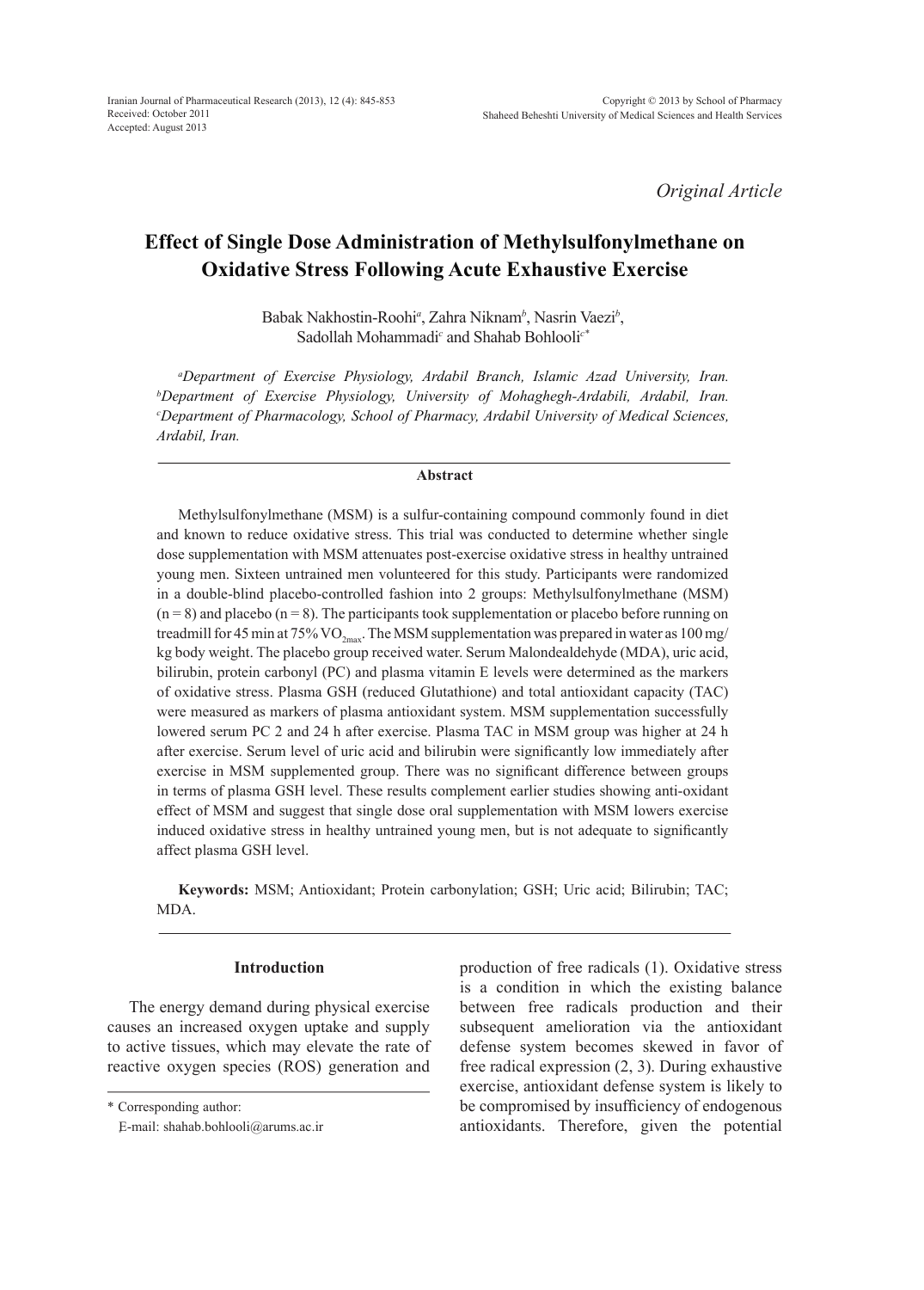involvement of ROS in detrimental cellular processes, research has focused on the possible beneficial effects of antioxidant consumption (1). Supplementation with antioxidants may help to attenuate the damage of the body induced by oxidative stress (4). Several studies have reported that supplementation with antioxidants is a good alternative for reducing the damage caused by exercise in athletes or non-athletes (5). Although antioxidant intake through foods and low to moderate dose nutritional supplements, is generally considered to provide healthenhancing benefits, higher-dose supplemental antioxidant intake is somewhat controversial (6).

MSM is a sulfur-containing compound with low toxicity and is found in a wide range of human foods including fruits, vegetables, grains, and beverages (7, 8). Recently, MSM has received wide attention as a dietary supplement in the treatment of osteoarthritis (7, 9, 10). It was shown that MSM is effective in seasonal allergic rhinitis (11), interstitial cystitis (12), autoimmune disease (13), cancer chemoprevention (14, 15) and offers anti-inflammatory and anti-oxidant effects (13, 16, 17).

Our previous study showed that the administration of MSM for 10 days to young healthy men is able to significantly lower the known markers of oxidative stress such as Malondialdehyde and protein carbonyl following exhaustive exercise (16). Therefore, this study was undertaken to investigate the possible effects of acute single dose administration of MSM on some markers of oxidative stress following acute exercise in untrained healthy young volunteers.

## **Experimental**

## *Participants*

Sixteen untrained healthy men (mean  $\pm$  SD: age,  $19.815 \pm 1.35$  years; height,  $173.6 \pm 5.22$ cm; body mass [BMI],  $24.015 \pm 2.35$  Kg/m<sup>2</sup>) volunteered for this study. Each participant completed a pre-exercise health status questionnaire. None of the participants reported: (a) a history of medical or surgical procedures that might have significantly affected the study outcome, including cardiovascular disease or metabolic, renal, hepatic, or musculoskeletal disorders; (b) use of smoking or any medication

that might have significantly affected the study outcome; (c) use of any nutritional supplements (*i.e*., creatine, protein drinks, amino acids, and vitamins) in the 8 weeks before the beginning of the study; or (d) participation in another trial or ingestion of another investigational product within 30 days before screening and enrollment. All the participants were informed of the aim of the study and a written informed consent was obtained. The protocol of the study was approved by the university ethics committee in accordance with the Helsinki Declaration.

#### *Experimental design*

All procedures were completed at the laboratory of Ardabil Sport Medicine Committee. Two weeks prior to main test, participants underwent Bruce test on treadmill for determining their  $VO_{2max}$  (maximal oxygen consumption). Body fat composition was estimated using the sum of three skin-folds (chest, abdomen, thigh) as outlined elsewhere (18). Participants were randomized in a doubleblinded placebo-controlled fashion into 2 groups: Methylsulfonylmethane (MSM)  $(n = 8)$ and placebo  $(n = 8)$ . On day of the test, they arrived at laboratory after an overnight fasting. A baseline blood draw was taken, and then they were allowed to take breakfast. When the above tests were completed, the drink, either placebo (200 mL water) or the MSM supplement (100 mg/kg methylsulfonylmethane in 200 mL water [adapted from the work of Kim *et al*. (7)]), was given. After 2 h rest, the second blood samples were collected. Following a 10 min warm up consisting of running at 50%  $\rm VO_{2max}$ (5 min) and stretching (5 min), participants ran on treadmill for 45 min at 75%  $VO_{2\text{max}}$ . Final speed of running is enhanced 0.5 km/h every 2 min until exhaustion. The participants were allowed to consume water *ad libitum* throughout the exercise and afterwards. Subsequent blood samples were taken immediately, and at 2 and 24 h after exercise.

# *Blood sampling and analysis*

Approximately, 10 mL of blood was withdrawn at each time point. Three ml of blood was placed in heparinized tubes and centrifuged at 3000 rpm for 10 min at 4°C. Plasma was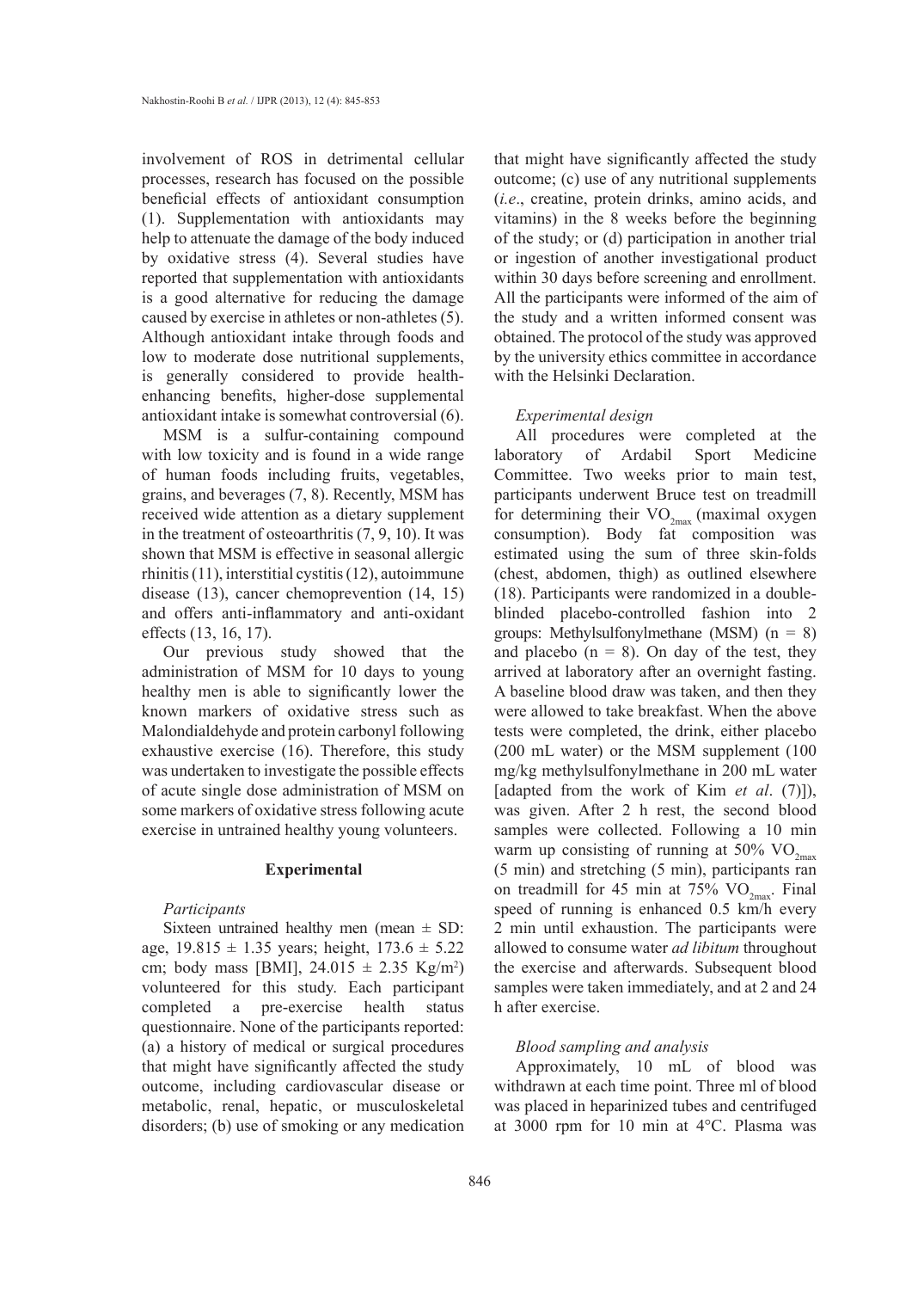mL volumes and stored at -80°C until analysis. Total anti-oxidant capacity (TAC) was measured using ferric reducing ability of plasma (FRAP) method (19).

10 min. Serum was removed and aliquoted in 0.2

Serum Malondealdehyde (MDA) was determined by method of Mateos *et al* (20). In brief, an aliquot of 100 µL of serum was placed in a 1.5 mL microtube and 20 µL of 6 M NaOH were added. Alkaline hydrolysis of protein bound MDA was achieved by incubating this mixture in a 60°C water bath for 30 min. Protein was precipitated with 50  $\mu$ L of 35 % (v/v) perchloric acid, and the mixture was centrifuged at  $2800 \times$ g for 10 min. A 100 µL volume of supernatant was transferred to a microtube and mixed with 100 µL of 2, 4 nitrophenylhydrazine (DNPH) prepared as a 5 mM solution in 2 M hydrochloric acid. Finally, this reaction mixture was incubated for 30 min at room temperature protected from light. An aliquot of 20 µL of the reaction mixture was injected onto HPLC system equipped with C18 column  $(4.6 \times 250$  mm, 5  $\mu$ ).

Protein Carbonyls (PC) content of serum were measured according to the method described elsewhere (19) with slight modifications as reported by Baltacioglu *et al*. (22) using 2,4 nitrophenylhydrazine (DNPH) reagent. The carbonyl content was calculated from peak absorption (360 nm) using an absorption coefficient (e) of 22,000 M-1cm-1. Each sample was read against the control sample. The PC content was expressed as concentration  $(\mu \text{mol/L})$ in serum.

Plasma GSH determination was performed as described by Giustarini *et al*. (23) with slight modification using ion exchange chromatography. Briefly, 100 µL of plasma samples were diluted with an equal volume of TCA  $[5\%$  (w/v) final concentration] and centrifuged at  $15,000 \times$ g for 2 min. After supernatant alkalization, samples were reacted with an equal volume of 2,4-dinitrofluorobenzene (FDNB) solution [1.5%  $(v/v)$  in ethanol] for 3 h at room temperature in the dark. After acidification with 10 µL HCl [37% (v/v) initial concentration], 20  $\mu$ L of sample was loaded on HPLC.

Plasma vitamin E level was determined by method of Catignani (24) with slight modification. In a brief, 100 µL of plasma was placed in a microtube, 50 µL ethanol and 50 µL tocopherol acetate as internal standard were added to the tube and vortexed. Two hundred microliter of *n*-hexane was added to the mixture and vortexed for 45 sec. One hundred microliter of the organic layer was transferred to clean tube and dried under  $N<sub>2</sub>$  stream. The residue was dissolved in 200  $\mu$ L methanol. 100  $\mu$ L of methanolic solution was injected onto HPLC system.

Serum uric acid and bilirubin were determined using commercially available kits (DarmanKav Co, Iran) and double beam spectrophotometer (T80+, PG instruments, England).

## *Statistical analysis*

Results are expressed as mean  $\pm$  standard error of mean (SEM). Data were analyzed for time and group intervariability using two way repeated measures analysis of variance (twoway ANOVA). When appropriate, significant differences among means were tested using Bonferroni post hoc test. Between groups comparison for subject characteristics was done using unpaired t-test. Differences between groups were considered to be significant when  $p < 0.05$ .

# **Results and Discussion**

This study examined whether single dose (100 mg/kg) oral supplementation with MSM prior to exercise was able to exert anti-oxidant effect following exhaustive acute exercise in healthy untrained young men. To our knowledge, these findings are the first to show that single dose oral supplementation with MSM lowers serum protein carbonyl content, uric acid and bilirubin after exercise. In addition, total antioxidant capacity of plasma was increased at 24 h after exercise in MSM treated group.

# *Participants' characteristics*

The characteristics of participants including age, weight, percent body fat, BMI and preliminary  $VO_{2m}$  are summarized in Table 1.

# *Dietary analysis*

Dietary analysis revealed no differences in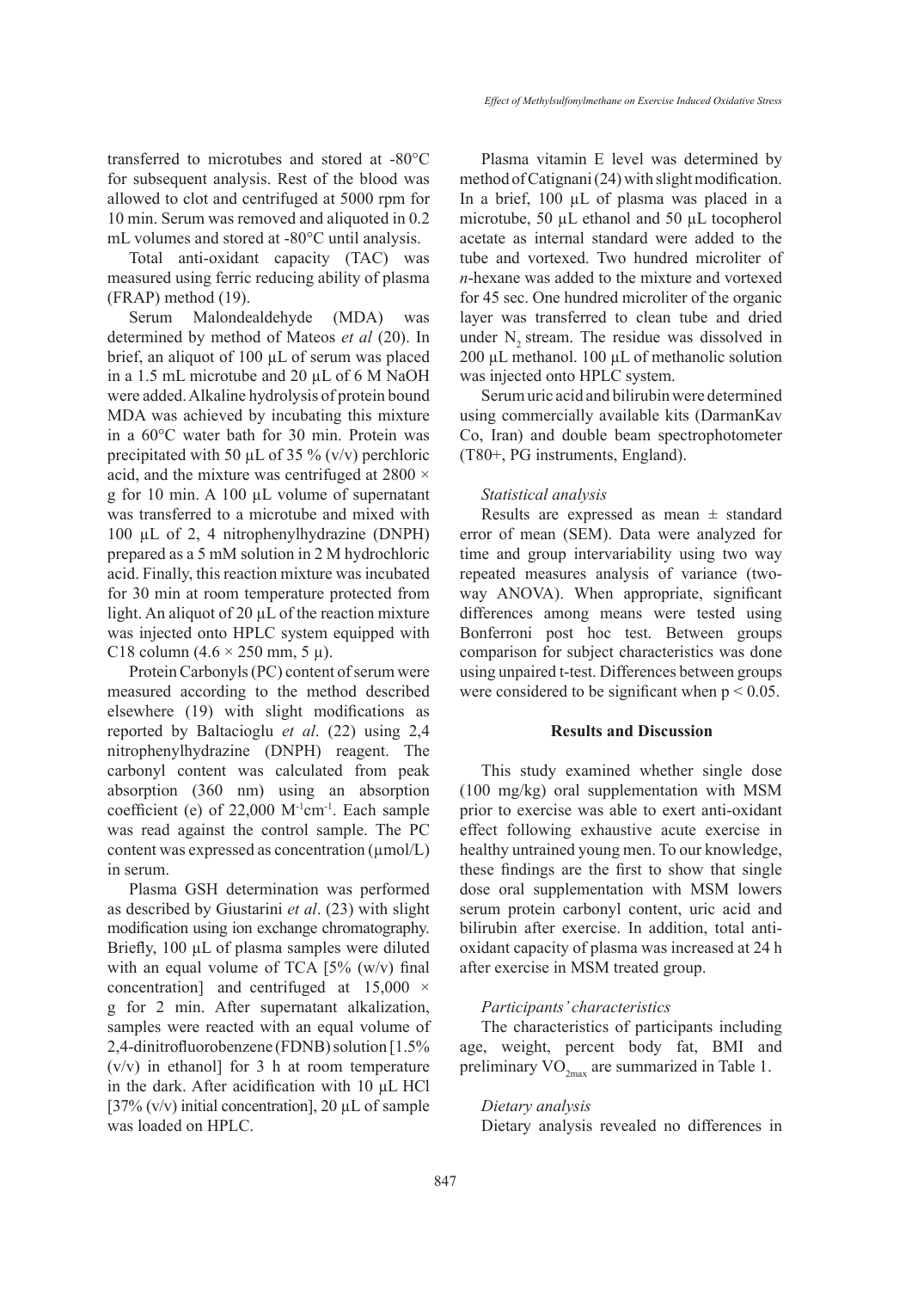|                                                                          | <b>MSM</b>      | Placebo         | p-value <sup>*</sup> |
|--------------------------------------------------------------------------|-----------------|-----------------|----------------------|
| Age (years)                                                              | $20.1 \pm 1.4$  | $19.5 \pm 0.8$  | 0.69                 |
| Height (cm)                                                              | $170.9 \pm 5.2$ | $176.3 \pm 5.2$ | 0.48                 |
| Weight (kg)                                                              | $70.9 \pm 8.1$  | $74.1 \pm 10.5$ | 0.81                 |
| Body mass index $(kg.m^{-2})$                                            | $24.2 \pm 2.4$  | $23.9 \pm 3.3$  | 0.94                 |
| Body fat $(\% )$                                                         | $9.6 \pm 3.7$   | $9.8 \pm 3.9$   | 0.97                 |
| $\mathrm{VO}_{2\mathrm{max}}$<br>$(m1 \text{ kg}^{-1} \text{ min}^{-1})$ | $39.9 \pm 3.3$  | $40.0 \pm 4.4$  | 0.98                 |

Values are mean  $\pm$  SEM (n=8); VO<sub>2max</sub> maximal oxygen consumption. <sup>\*</sup> Mean values was not significantly different between MSM and Placebo.

energy, protein, fat, carbohydrate and antioxidant vitamins intake between groups throughout the study (Table 2).

#### *MDA level*

Single dose administration of MSM had significant effect on serum MDA level ( $p = .02$ ). Post hoc analysis showed significant difference on MDA level at pre-exercise ( $p = 0.036$ ) and 2 h after exercise ( $p = 0.034$ ) when comparing P and M groups (Table 3). There was not a significant elevation on MDA level after exercise in both groups, nevertheless a meaningful decrease in MDA levels at pre-exercise and 2 h after exercise was observed in MSM supplemented group. The increase in lipid peroxidation by-products following single bout of exercise was confirmed by many authors (25-27). However, result of current study failed to show any significant increase in serum MDA level following exercise. In accordance, the majority of studies which utilized specific measure of MDA have noted no increase in MDA following exercise (2). This result could be due to insufficiency of the exercise protocol used to induce adequate oxidative stress which was marginally unable to increase the serum MDA as high as expected from our previous study (16). Nevertheless, MSM supplementation caused a significant decrease in MDA at pre and 2 h after exercise. A decrease in serum MDA and PC levels could be explained by direct radical scavenging (28) or inhibitory effect of MSM on free radicals generation (29).

# *GSH level*

Plasma GSH level was not affected significantly by single dose MSM supplementation or exercise. The results of two factor ANOVA did not reveal any significant treatment effect ( $p =$ 0.828), time effect ( $p = 0.062$ ), or treatment by time interaction ( $p = 0.64$ ). Although, Maranon et al reported that chronic administration of MSM to jumping horses for 6 weeks was able to increase plasma GSH level (30) which was also confirmed with our previous study (16) , it seems that single dose supplementation prior to exercise was not sufficient to elevate plasma GSH level in men.

#### *Protein carbonyl (PC) content*

As depicted in Figure 1, PC content of serum increased significantly at 24 h after exercise above pre-exercise values ( $p = 0.007$ ) in placebo group. There was also a significant decline of serum protein carbonyl level at 2 and 24 h after exercise in MSM group. The post hoc test revealed significant differences between 2 and 24 h after exercise versus pretreatment values (p < .001 and  $p = 0.018$ , respectively) in MSM group. Again, post hoc analysis showed significant differences on PC level at 2 and 24 h after exercise ( $p < 0.001$ ) and  $p = 0.012$ , respectively) comparing placebo and MSM groups (Figure 1). In this study, serum PC showed significant elevation above pre-exercise values at 24 h after exercise only in placebo group. The enhancement of protein carbonylation following training or single exercise was observed by many investigators (31-33). Our study has demonstrated that MSM administration caused a significant decrease in PC level at 2 and 24 h after exercise. The preventive effect of antioxidant supplementation on oxidative damage to proteins has been reported previously (34-36). Accordingly, in agreement with work of Nakhostin-Rooh *et al.* (16) the result of current study showed that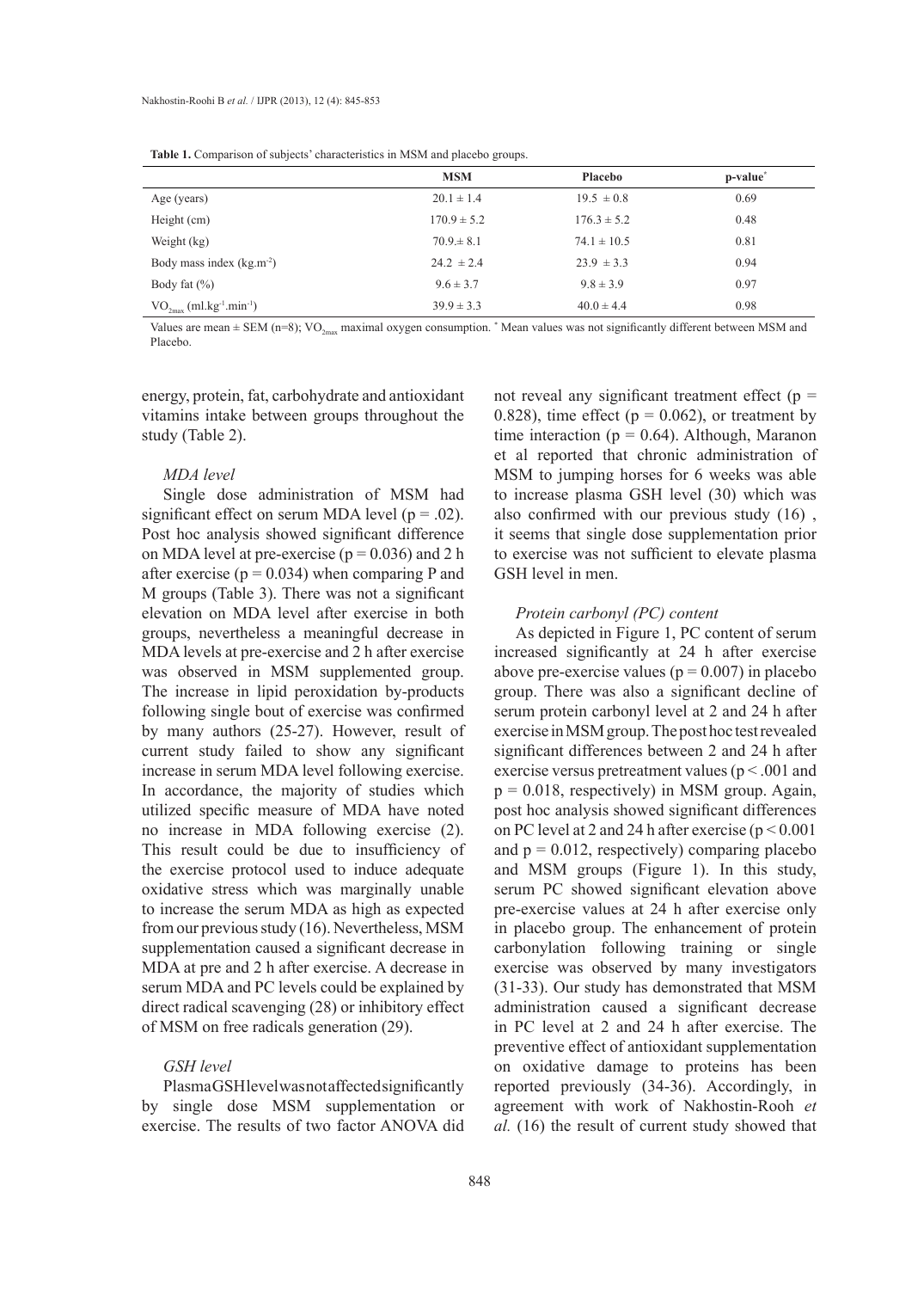|                    | <b>Placebo</b> | <b>MSM</b>     | p-value* |
|--------------------|----------------|----------------|----------|
| Energy (Kcal)      | $2009 \pm 241$ | $1994 \pm 231$ | 0.992    |
| Carbohydrate $(g)$ | $291 \pm 62$   | $287 \pm 64$   | 0.996    |
| Protein $(g)$      | $98 \pm 28$    | $74 \pm 19$    | 0.751    |
| Fat $(g)$          | $50 \pm 13$    | $62 \pm 18$    | 0.800    |
| Vitamin $A(mg)$    | $296 \pm 115$  | $326 \pm 181$  | 0.719    |
| Vitamin $C$ (mg)   | $38 \pm 18$    | $37 \pm 22$    | 0.928    |
| Vitamin $E$ (mg)   | $14 \pm 9$     | $17 \pm 12$    | 0.416    |

**Table 2.** Dietary Analysis in MSM and placebo groups.

Data are means ± standard deviations of mean (n=8). \* Mean values was not significantly different between MSM and Placebo.

single dose MSM supplementation was able to attenuate protein carbonylation.

# *Plasma total antioxidant capacity (TAC)*

Total antioxidant capacity of plasma (Figure 2) was increased significantly immediately and 2 hours after exercise above pre-exercise values in placebo group, and at 2 and 24 h after exercise in MSM group. A significant difference was detected at 24 h values ( $p = 0.017$ ) when comparing placebo and MSM groups. TAC was maintained high at all-time points after exercise in MSM group but declined at 24 h



**Figure 1.** Serum PC content after acute bout increase in serum urate c administration. Values represent means  $\pm$  SEM  $\pm$  transformation. of xanthu difference in change in MSM vs. Placebo;  $\# p$  and  $\alpha$  pre-treatment (base of prevalues, same treatment. Pt pre-treatment (base of exhaustive exercise under MSM or placebo  $(n = 8)$ . \*\*  $p < 0.001$  significant difference in change in MSM vs. Placebo; \* p < 0.05 significant < 0.05 significant difference from pre-exercise line), Pre pre-exercise, Post post-exercise

after exercise in placebo group. Increase in total antioxidant capacity following exercise were reported (2). In accordance, our study demonstrates an increase in plasma TAC level immediately and 2 h post exercise. Moreover, MSM supplementation maintained TAC elevation at 24 h after exercise. Similarly, other studies have also reported the enhancing effect of anti-oxidant supplementation on plasma total anti-oxidant capacity (36).

# *Serum uric acid level*

Serum level of uric acid increased after exercise in both groups which was significantly higher in placebo group immediately after exercise compared with the MSM group (Table 3). Serum uric acid increased significantly above pre-exercise values immediately and 2 hours after exercise ( $p = 0.001$  and  $p = 0.042$ , respectively) in placebo group. There was also a significant elevation in uric acid level at 2 and 24 h after exercise ( $p = 0.003$  and  $p =$ 0.01, respectively) above pre-exercise values in MSM group. The post hoc analysis showed a significant difference between placebo and MSM groups at post-exercise time points  $(p =$ 0.039). MSM supplementation prior to exercise influenced urate metabolism significantly. The increase in serum urate level after exercise has been confirmed by several studies (37, 38). Increase in serum urate could be attributed to degradation of adenine nucleotides and transformation of xanthine dehydrogenase  $\lim_{n \to \infty} \frac{p}{n}$  when  $\lim_{n \to \infty} \frac{p}{n}$  into xanthine oxidase, possibly through the oxidation of free sulfhydryl groups (36). Exhaustive exercise induces degradation of adenine nucleotides in skeletal muscle and produces hypoxanthine. Hypoxanthine released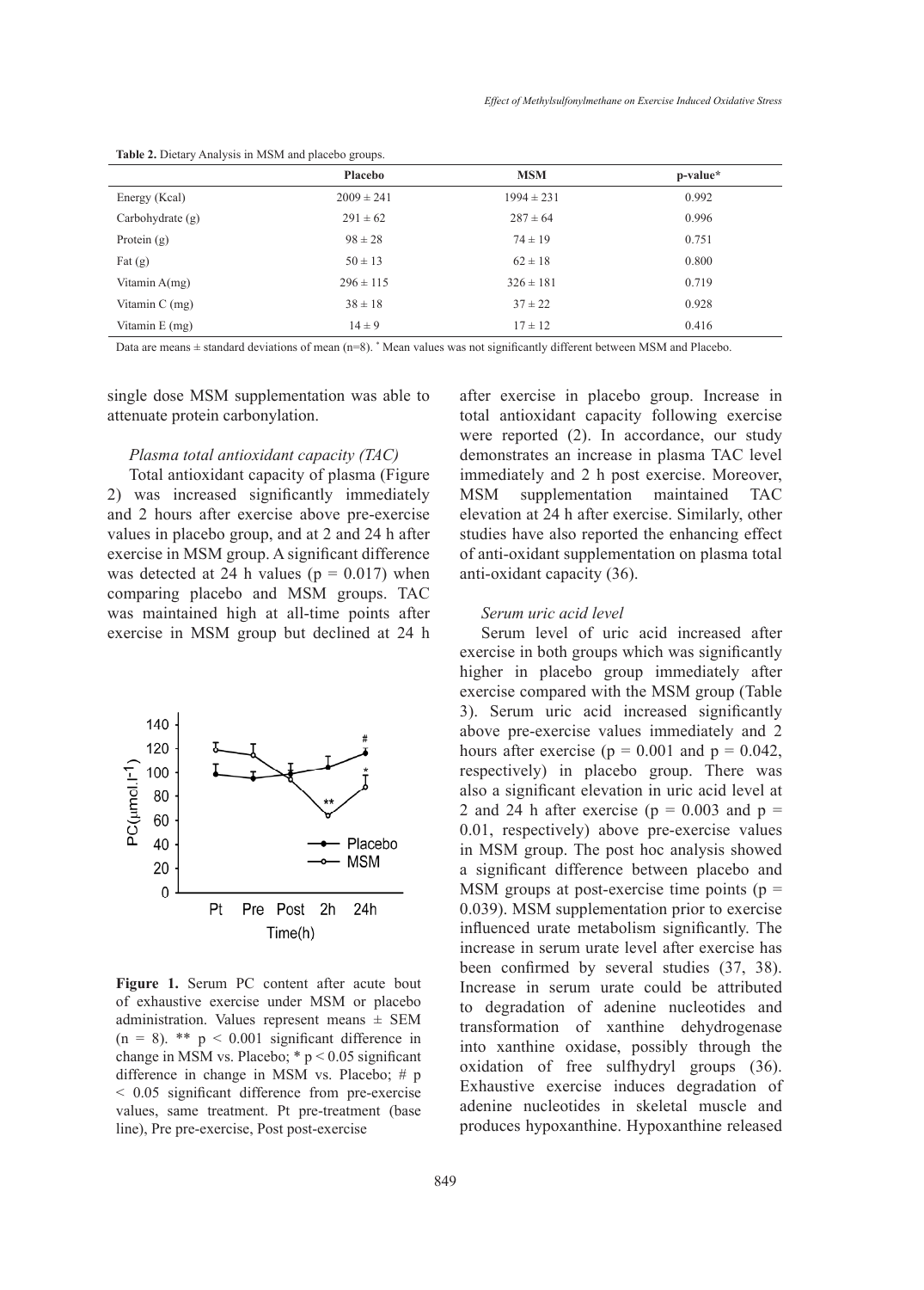|                       | Group | Baseline (-2 h)  | Pre               | <b>PE</b>         | 2PE                          | 24 PE                        |
|-----------------------|-------|------------------|-------------------|-------------------|------------------------------|------------------------------|
| $MDA(\mu M/L)$        | P     | $2.53 \pm 0.18$  | $2.76 \pm 0.23$   | $3.1 \pm 0.43$    | $2.72 \pm 0.32$              | $2.69 \pm 0.18$              |
|                       | M     | $2.37 \pm 0.29$  | $2.00 \pm 0.18^*$ | $2.55 \pm 0.19$   | $1.95 \pm 0.11^*$            | $2.29 \pm 0.22$              |
| $GSH(\mu M/L)$        | P     | $9.43 \pm 0.53$  | $9.78 \pm 0.88$   | $8.24 \pm 0.22$   | $8.86 \pm 0.24$              | $8.82 \pm 0.17$              |
|                       | M     | $8.75 \pm 0.33$  | $9.42 \pm 0.46$   | $8.35 \pm 0.18$   | $8.84 \pm 0.43$              | $9.80 \pm 0.71$              |
| Uric Acid $(mg/dL)$   | P     | $2.45 \pm 0.15$  | $2.32 \pm 0.30$   | $3.16 \pm 0.16^+$ | $2.93 \pm 0.15$ <sup>+</sup> | $2.53 \pm 0.11$              |
|                       | M     | $2.06 \pm 0.11$  | $2.40 \pm 0.11$   | $2.63 \pm 0.06^*$ | $2.73 \pm 0.09$ <sup>+</sup> | $2.59 \pm 0.17$ <sup>+</sup> |
| Vitamin $E(\mu g/mL)$ | P     | $10.98 \pm 0.53$ | $10.94 \pm 0.72$  | $10.76 \pm 0.83$  | $12.39 \pm 0.74$             | $11.26 \pm 0.97$             |
|                       | M     | $9.87 \pm 0.49$  | $9.98 \pm 0.83$   | $10.69 \pm 0.96$  | $9.46 \pm 0.31^*$            | $10.13 \pm 0.27$             |

**Table 3.** Values of GSH, Uric Acid and Vitamin E in serum or plasma of subjects before and after acute bout of exercise in Placebo and Methylsulfonylmethane supplemented (MSM) groups.

Values are means  $\pm$  SEM (n = 8).

\* Mean value was significant vs. placebo group at the same time point; <sup>+</sup> Mean value was significant vs. Pre value; Pre: pre exercise; PE: Post Exercise; GSH: Reduced Glutathione.

into blood (29) is oxidized to urate by liver (37, 38) or plasma (38) xanthine oxidase, which subsequently leads to an increased serum urate. This study is in agreement with an increase in serum urate level after exhaustive exercise, but the increase depends on MSM supplementation prior to exercise, since serum urate elevation in the supplemented group was not as high as the placebo. In parallel, the attenuating effect of anti-oxidant supplementation on serum uric acid following exercise has been reported by

others (37).

## *Bilirubin level*

Figure 3 represents serum level of total bilirubin. There was no significant treatment main effect ( $p = 0.198$ ) or treatment by time interaction  $(p = 0.190)$ , but a significant time effect  $(p = 1.190)$ 0.005) was detected. Post hoc analysis revealed only a significant elevation in serum bilirubin level immediately after the exercise above preexercise values ( $p = 0.005$ ) in placebo group. A



**Figure 2.** Plasma TAC level after acute bout of exhaustive exercise under MSM or placebo administration. Values represent means ± SEM  $(n = 8)$ . \*  $p < 0.01$  significant difference from pre exercise values, same treatment;  $\# p \leq 0.05$ significant difference in change in MSM vs. Placebo group. Pt pre-treatment (base line), Pre pre-exercise, Post post-exercise.



**Figure 3.** Serum total bilirubin level after acute bout of exhaustive exercise under MSM or placebo administration. Values represent means  $\pm$  SEM  $(n = 8)$ . \*  $p < 0.05$  significant difference in change in Placebo from MSM and pre exercise values. Pt pre-treatment (base line), Pre pre-exercise, Post post-exercise.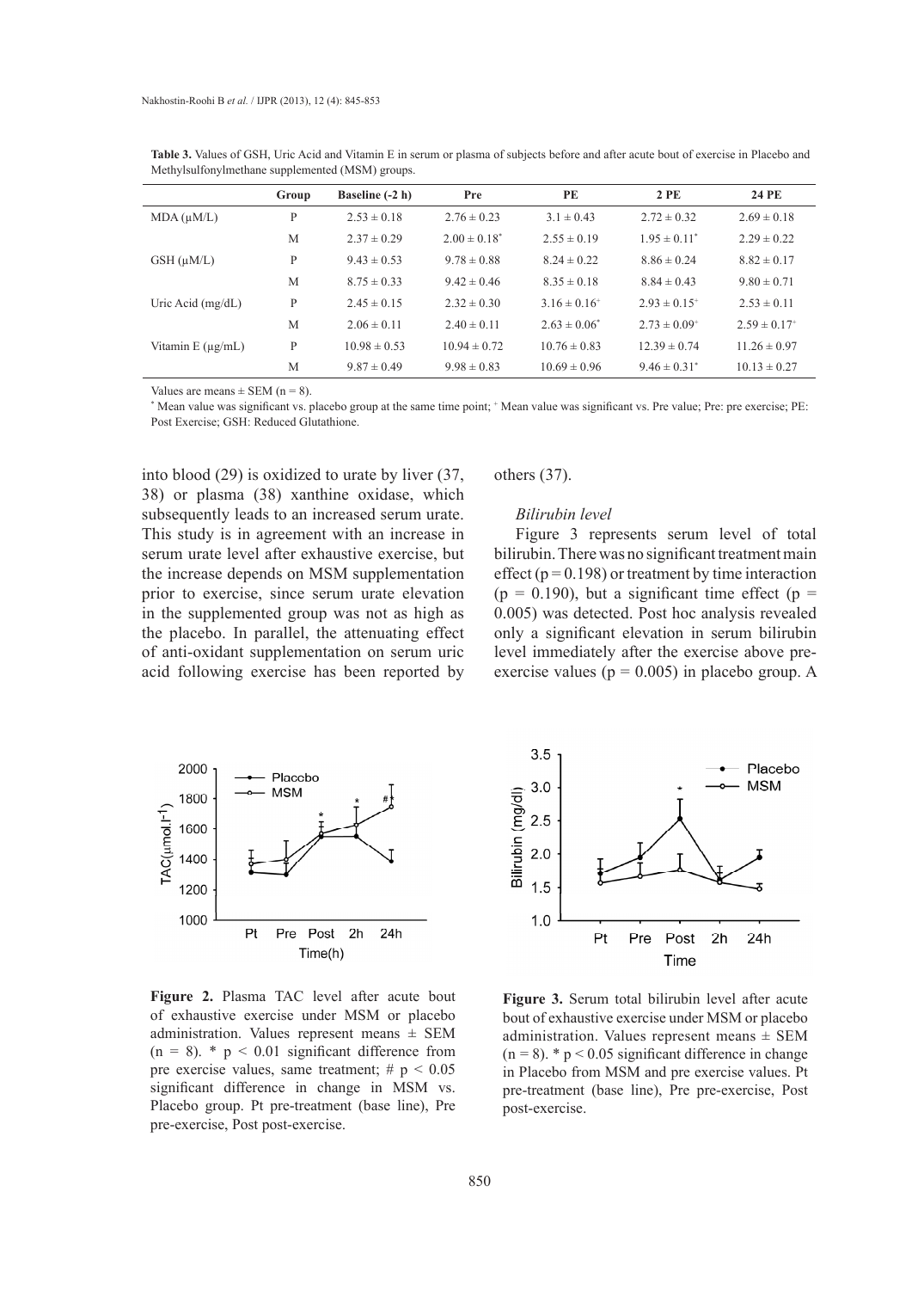significant difference was also detected at postexercise values ( $p = 0.017$ ) when comparing placebo and MSM group, showing a low level of serum bilirubin in MSM group. Serum bilirubin level also increased immediately after exercise in placebo group, but not in MSM group. Some studies reported the elevation of serum bilirubin

level after exercise (40). Bilirubin is reduced form of biliverdin which is metabolic product of heme degradation (41). Main enzyme responsible for heme metabolism is heme oxygenase, which exists in several isoforms. Heme oxygenase-1  $(HO^{-1})$ , the inducible form, shows increased activity during oxidative conditions such as acute exercise (42). During oxidative stress, heme is released from intracellular heme containing proteins such as myoglobin and hemoglobin.  $HO^{-1}$  plays a protective role by degrading heme as a pro oxidant and also by providing bilirubin (39). Bilirubin is the potent physiological antioxidant which is produced by HO-1 to prevent or counteract oxidative stress-mediated injury (23). It is likely that MSM supplementation was able to alleviate oxidative stress and decrease the  $HO^{-1}$  activity. As a result, the supplemented group showed low level of serum bilirubin. This finding was in correlation with attenuating effect of MSM on serum uric acid following exercise.

## *Plasma vitamin E*

There was no significant difference within group on vitamin E levels in placebo or MSM group. A significant increase was measured for vitamin E level in placebo group when comparing with MSM at 2 h after exercise  $(p = 0.043)$ (Table 3). Increase in plasma vitamin E after exercise is attributed to lipid mobilization and increased secretion of RRR-*α*-tocopherol from peripheral tissues thus raising the corresponding plasma level (39, 43). It seems that MSM supplementation may blunt the increase in plasma vitamin E level. This is in parallel with decrease in serum PC levels 2 h after exercise.

# **Conclusion**

The present study showed that exercise protocol used was somehow able to induce oxidative stress in terms of PC, bilirubin and uric acid on healthy untrained men, but the protocol failed to significantly increase the serum level of MDA.

Single dose oral supplementation with MSM had some alleviating effects on protein carbonylation and may increase plasma total anti-oxidant capacity and also exert alleviating effect on MDA, serum uric acid and bilirubin levels following acute exercise. Although, it seems that acute administration of MSM prior to exercise may alleviate some markers of oxidative stress, but it is not adequate to increase plasma GSH level. Nevertheless, the exact mechanism of MSM on attenuating the markers of oxidative stress is not well established and further exploration is needed.

## **Acknowledgements**

The authors would like to thank Ardabil Sport Medicine Committee for their kind cooperation.

# *Conflict of interest*

The authors declare that they have no competing interests.

# **References**

- Morillas-Ruiz J, Zafrilla P and Almar M. The effects (1) of an antioxidant-supplemented beverage on exerciseinduced oxidative stress: results from a placebocontrolled double-blind study in cyclists*. Eur. J. Appl. Physiol*. (2005) 95: 543-9.
- Fisher-Wellman K and Bloomer RJ, Acute exercise (2) and oxidative stress: a 30 year history*. Dyn. Med*.  $(2009)$   $8:1$
- Ahmadvand H, Tavafi M and Khalatbary AR. (3) Hepatoprotective and hypolipidemic effects of *Satureja khuzestanica* essential oil in alloxan-induced type 1 diabetic rats*. Iran. J. Pharm. Res.* (2012) 11: 1219-1226.
- (4) Hosseinzadeh H, Tabassi SAS and Moghadam NM. Antioxidant activity of *Pistacia vera* fruits, leaves and gum extracts*. Iran. J. Pharm. Res.* (2012) 11: 879-887.
- (5) Prigol M, Luchese C, and Nogueira CW. Antioxidant effect of diphenyl diselenide on oxidative stress caused by acute physical exercise in skeletal muscle and lungs of mice*. Cell Biochem. Funct*. (2009) 27: 216-22.
- (6) Bloomer RJ, Canale RE and Blankenship MM. Effect of Ambrotose AO(R) on resting and exercise-induced antioxidant capacity and oxidative stress in healthy adults*. Nutr. J*. (2010) 9: 49.
- (7) Kim LS, Axelrod LJ and Howard P. Efficacy of methylsulfonylmethane (MSM) in osteoarthritis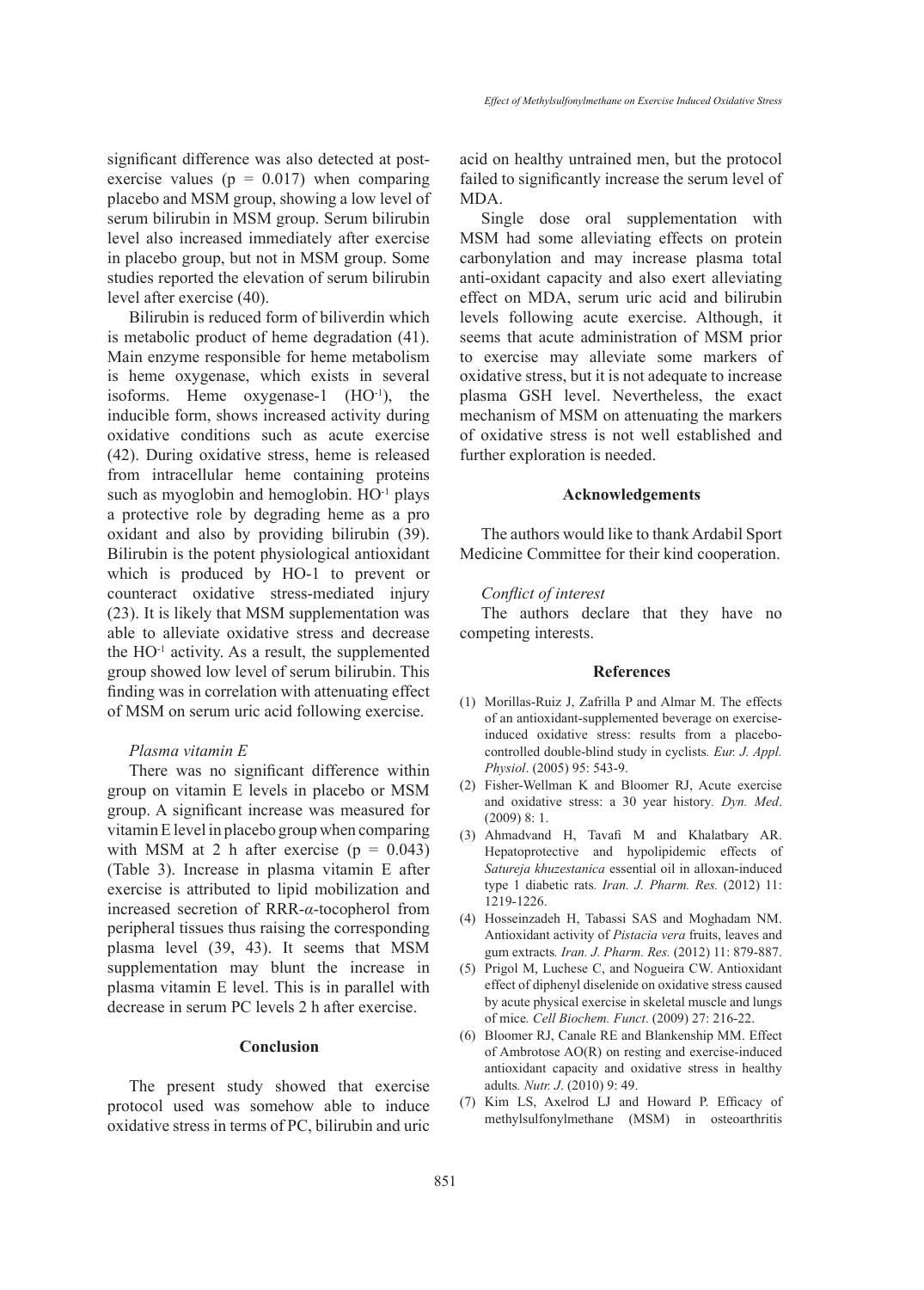pain of the knee: a pilot clinical trial*. Osteoarthritis Cartilage* (2006) 14: 286-94.

- Magnuson BA, Appleton J and Ames GB. (8) Pharmacokinetics and distribution of [35S] methylsulfonylmethane following oral administration to rats*. J. Agric. Food Chem*. (2007) 55: 1033-8.
- Usha PR and Naidu MU. Randomised, double-blind, (9) parallel, placebo-controlled study of oral glucosamine, methylsulfonylmethane and their combination in osteoarthritis*. Clin. Drug Investig.* (2004) 24: 353-63.
- (10) Gregory PJ, Sperry M and Wilson AF. Dietary supplements for osteoarthritis*. Am. Fam. Physician* (2008) 77: 177-84.
- $(11)$  Barrager E, Veltmann JR and Jr Schauss AG. A multicentered, open-label trial on the safety and efficacy of methylsulfonylmethane in the treatment of seasonal allergic rhinitis*. J. Altern. Complement. Med*. (2002) 8: 167-73.
- $(12)$  Childs SJ. Dimethyl sulfone (DMSo2) in the treatment of interstitial cystitis*. Urol. Clin. North Am*. (1994) 21: 85-8.
- $(13)$  Morton JI and Siegel BV. Effects of oral dimethyl sulfoxide and dimethyl sulfone on murine autoimmune lymphoproliferative disease*. Proc. Soc. Exp. Biol. Med*. (1986) 183: 227-30.
- McCabe D, O'Dwyer P and Sickle-Santanello (14) B. Polar solvents in the chemoprevention of dimethylbenzanthracene-induced rat mammary cancer*. Arch. Surg*. (1986) 121: 1455-9.
- $(15)$  O'Dwyer PJ, McCabe DP and Sickle-Santanello BJ. Use of polar solvents in chemoprevention of 1,2-dimethylhydrazine-induced colon cancer*. Cancer* (1988) 62: 944-8.
- (16) Nakhostin-Roohi B, Barmaki S and Khoshkhahesh F. Effect of chronic supplementation with methylsulfonylmethane on oxidative stress following acute exercise in untrained healthy men*. J. Pharm. Pharmacol* (2011) 63: 1290-4.
- (17) Amirshahrokhi K, Bohlooli S, and Chinifroush MM. The effect of methylsulfonylmethane on the experimental colitis in the rat*. Toxicol. Appl. Pharmacol* (2011) 253: 197-202.
- (18) Jackson AS and Pollock ML. Generalized equations for predicting body density of men*. Br. J. Nutr*. (1978) 40: 497-504.
- (19) Benzie IF and Strain JJ. The ferric reducing ability of plasma (FRAP) as a measure of "antioxidant power": the FRAP assay*. Anal Biochem*. (1996) 239: 70-6.
- $(20)$  Mateos R, Lecumberri E and Ramos S. Determination of malondialdehyde (MDA) by high-performance liquid chromatography in serum and liver as a biomarker for oxidative stress. Application to a rat model for hypercholesterolemia and evaluation of the effect of diets rich in phenolic antioxidants from fruits*. J. Chromatogr B Analyt. Technol. Biomed. Life Sci*. (2005) 827: 76-82.
- (21) Levine RL, Garland D and Oliver CN. Determination of carbonyl content in oxidatively modified proteins*. Methods Enzymol.* (1990) 186: 464-78.
- $(22)$  Baltacioglu E, Akalin FA and Alver A. Protein carbonyl levels in serum and gingival crevicular fluid in patients with chronic periodontitis*. Arch. Oral Biol*. (2008) 53: 716-22.
- (23) Giustarini D, Dalle-Donne I and Colombo R. An improved HPLC measurement for GSH and GSSG in human blood*. Free Radic. Biol. Med*. (2003) 35: 1365-72.
- Catignani GL and Bieri JG. Simultaneous determination (24) of retinol and alpha-tocopherol in serum or plasma by liquid chromatography*. Clin. Chem*. (1983) 29: 708-12.
- $(25)$  Davies KJ, Quintanilha AT and Brooks GA. Free radicals and tissue damage produced by exercise*. Biochem. Biophys. Res. Commun.* (1982) 107: 1198-205.
- (26) Hartmann A, Niess AM and Grunert-Fuchs M. Vitamin E prevents exercise-induced DNA damage*. Mutat. Res*. (1995) 346: 195-202.
- (27) Miyazaki H, Oh-ishi S and Ookawara T. Strenuous endurance training in humans reduces oxidative stress following exhausting exercise*. Eur. J. Appl. Physiol.* (2001) 84: 1-6.
- (28) Parcell S. Sulfur in human nutrition and applications in medicine*. Altern. Med. Rev*. (2002) 7: 22-44.
- (29) Beilke MA, Collins-Lech C and Sohnle PG. Effects of dimethyl sulfoxide on the oxidative function of human neutrophils*. J. Lab. Clin. Med*. (1987) 110: 91-6.
- $(30)$  Maranon G, Munoz-Escassi B and Manley W. The effect of methyl sulphonyl methane supplementation on biomarkers of oxidative stress in sport horses following jumping exercise*. Acta Vet. Scand.* (2008) 50: 45.
- (31) Jammes Y, Steinberg JG and Bregeon F. The oxidative stress in response to routine incremental cycling exercise in healthy sedentary subjects*. Respir. Physiol. Neurobiol* (2004) 144: 81-90.
- $(32)$  Alessio HM, Hagerman AE and Fulkerson BK. Generation of reactive oxygen species after exhaustive aerobic and isometric exercise*. Med. Sci. Sports Exerc*. (2000) 32: 1576-81.
- (33) McBride JM, Kraemer WJ and Triplett-McBride T. Effect of resistance exercise on free radical production*. Med. Sci. Sports Exerc*. (1998) 30: 67-72.
- Munoz ME, Galan AI and Palacios E. Effect of an (34) antioxidant functional food beverage on exerciseinduced oxidative stress: a long-term and large-scale clinical intervention study*. Toxicology* (2010) 278: 101-11.
- (35) Carty JL, Bevan R and Waller H. The effects of vitamin C supplementation on protein oxidation in healthy volunteers*. Biochem. Biophys. Res. Commun.* (2000) 273: 729-35.
- (36) McAnulty SR, McAnulty LS and Nieman DC. Effect of alpha-tocopherol supplementation on plasma homocysteine and oxidative stress in highly trained athletes before and after exhaustive exercise*. J. Nutr. Biochem*. (2005) 16: 530-7.
- (37) Tauler P, Aguilo A and Gimeno I. Influence of vitamin C diet supplementation on endogenous antioxidant defences during exhaustive exercise*. Pflugers Arch*. (2003) 446: 658-64.